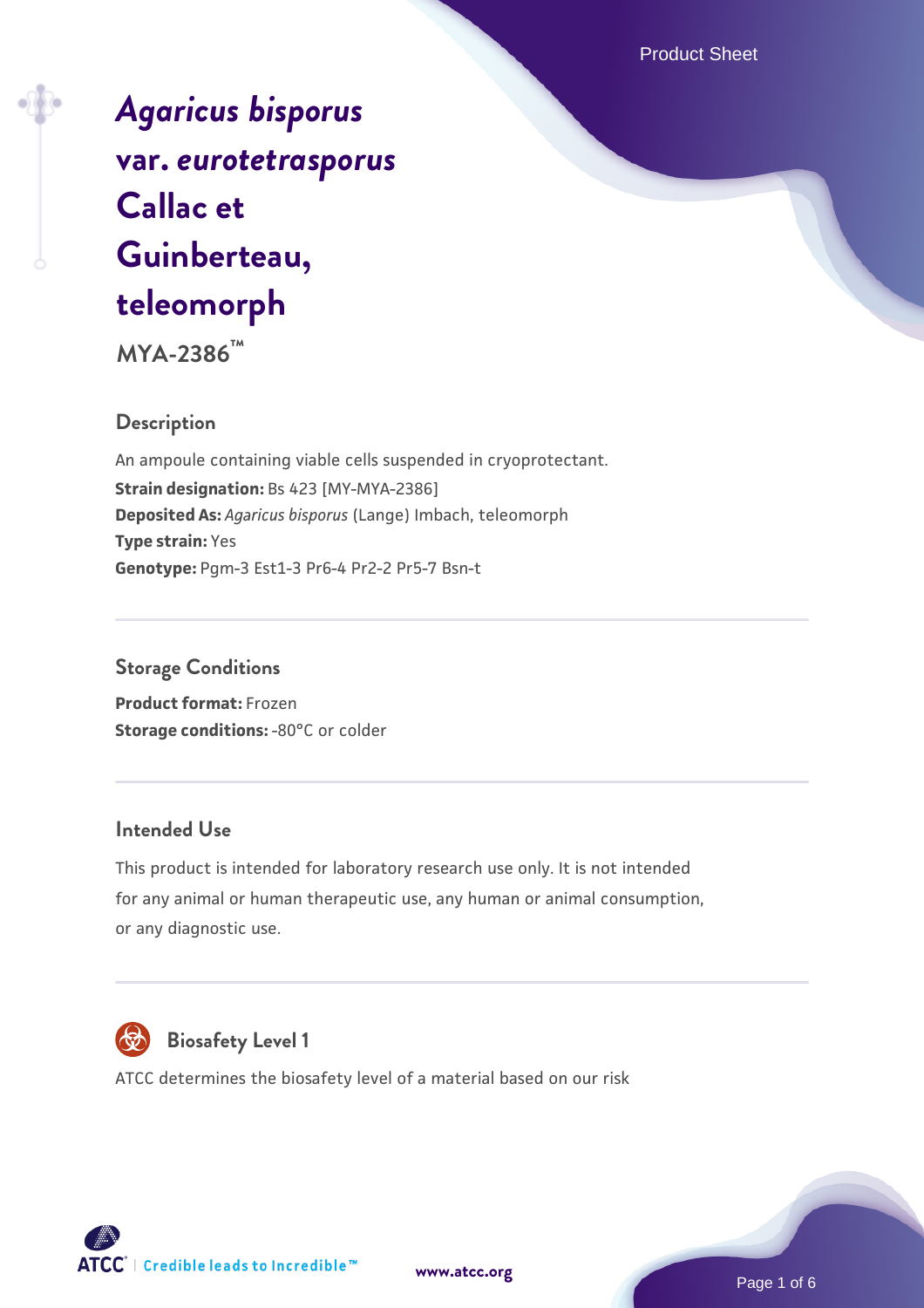# *[Agaricus bisporus](https://www.atcc.org/products/mya-2386)* **[var.](https://www.atcc.org/products/mya-2386)** *[eurotetrasporus](https://www.atcc.org/products/mya-2386)* **[Callac et](https://www.atcc.org/products/mya-2386) Product Sheet [Guinberteau, teleomorph](https://www.atcc.org/products/mya-2386)**

**MYA-2386**

assessment as guided by the current edition of *Biosafety in Microbiological and Biomedical Laboratories (BMBL)*, U.S. Department of Health and Human Services. It is your responsibility to understand the hazards associated with the material per your organization's policies and procedures as well as any other applicable regulations as enforced by your local or national agencies.

ATCC highly recommends that appropriate personal protective equipment is always used when handling vials. For cultures that require storage in liquid nitrogen, it is important to note that some vials may leak when submersed in liquid nitrogen and will slowly fill with liquid nitrogen. Upon thawing, the conversion of the liquid nitrogen back to its gas phase may result in the vial exploding or blowing off its cap with dangerous force creating flying debris. Unless necessary, ATCC recommends that these cultures be stored in the vapor phase of liquid nitrogen rather than submersed in liquid nitrogen.

#### **Certificate of Analysis**

For batch-specific test results, refer to the applicable certificate of analysis that can be found at www.atcc.org.

#### **Growth Conditions**

**Medium:**  [ATCC Medium 200: YM agar or YM broth](https://www.atcc.org/-/media/product-assets/documents/microbial-media-formulations/2/0/0/atcc-medium-200.pdf?rev=ac40fd74dc13433a809367b0b9da30fc) **Temperature:** 24°C

**Handling Procedures**



**[www.atcc.org](http://www.atcc.org)**

Page 2 of 6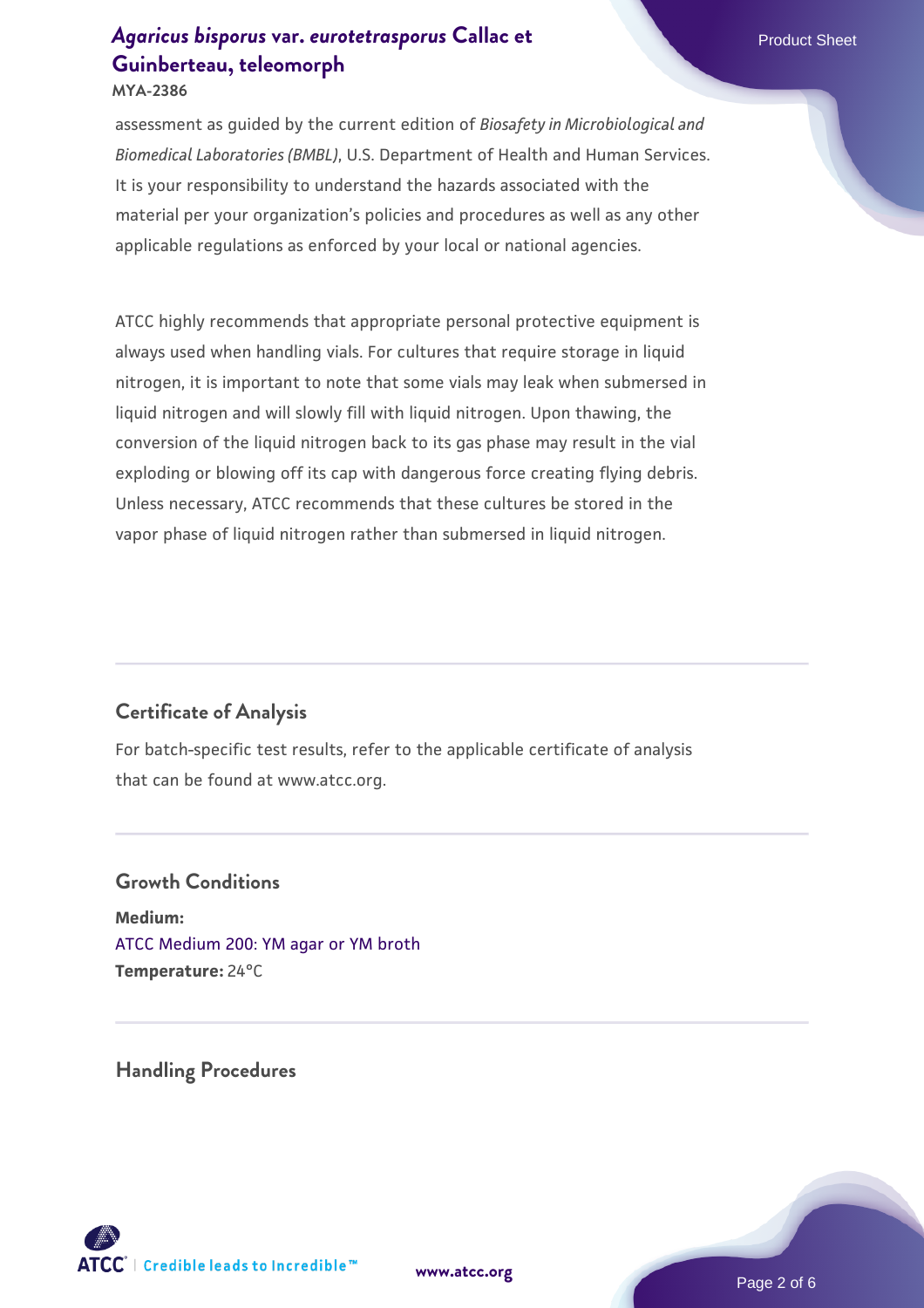# *[Agaricus bisporus](https://www.atcc.org/products/mya-2386)* **[var.](https://www.atcc.org/products/mya-2386)** *[eurotetrasporus](https://www.atcc.org/products/mya-2386)* **[Callac et](https://www.atcc.org/products/mya-2386) Product Sheet Product Sheet Product Sheet Product Sheet [Guinberteau, teleomorph](https://www.atcc.org/products/mya-2386)**

**MYA-2386**

**Frozen ampoules** packed in dry ice should either be thawed immediately or stored in liquid nitrogen. If liquid nitrogen storage facilities are not available, frozen ampoules may be stored at or below -70°C for approximately one week. **Do not under any circumstance store frozen ampoules at refrigerator freezer temperatures (generally -20°C)**. Storage of frozen material at this temperature will result in the death of the culture.

- 1. To thaw a frozen ampoule, place in a **25°C to 30°C** water bath, until just thawed **(approximately 5 minutes)**. Immerse the ampoule just sufficient to cover the frozen material. Do not agitate the ampoule.
- 2. Immediately after thawing, wipe down ampoule with 70% ethanol and aseptically transfer at least 50 µL (or 2-3 agar cubes) of the content onto a plate or broth with medium recommended.
- Incubate the inoculum/strain at the temperature and conditions 3. recommended.
- 4. Inspect for growth of the inoculum/strain regularly for up to 4 weeks. The time necessary for significant growth will vary from strain to strain.

#### **Notes**

Additional information on this culture is available on the ATCC web site at www.atcc.org.

### **Material Citation**

If use of this material results in a scientific publication, please cite the material in the following manner: *Agaricus bisporus* var. *eurotetrasporus* Callac et Guinberteau, teleomorph (ATCC MYA-2386)

#### **References**

References and other information relating to this material are available at www.atcc.org.





Page 3 of 6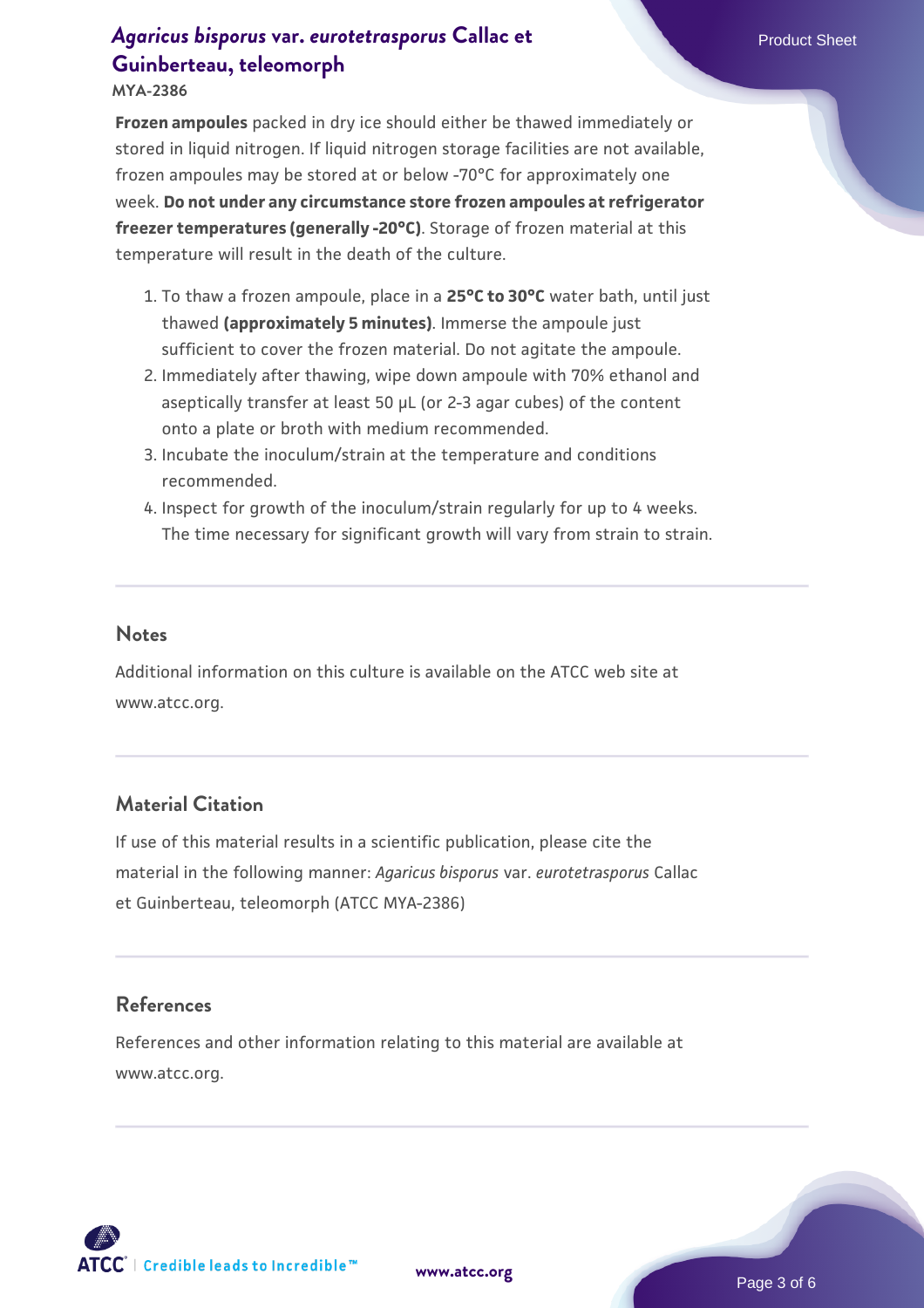## *[Agaricus bisporus](https://www.atcc.org/products/mya-2386)* **[var.](https://www.atcc.org/products/mya-2386)** *[eurotetrasporus](https://www.atcc.org/products/mya-2386)* **[Callac et](https://www.atcc.org/products/mya-2386) Product Sheet Product Sheet Product Sheet Product Sheet [Guinberteau, teleomorph](https://www.atcc.org/products/mya-2386)**

**MYA-2386**

#### **Warranty**

The product is provided 'AS IS' and the viability of ATCC<sup>®</sup> products is warranted for 30 days from the date of shipment, provided that the customer has stored and handled the product according to the information included on the product information sheet, website, and Certificate of Analysis. For living cultures, ATCC lists the media formulation and reagents that have been found to be effective for the product. While other unspecified media and reagents may also produce satisfactory results, a change in the ATCC and/or depositor-recommended protocols may affect the recovery, growth, and/or function of the product. If an alternative medium formulation or reagent is used, the ATCC warranty for viability is no longer valid. Except as expressly set forth herein, no other warranties of any kind are provided, express or implied, including, but not limited to, any implied warranties of merchantability, fitness for a particular purpose, manufacture according to cGMP standards, typicality, safety, accuracy, and/or noninfringement.

#### **Disclaimers**

This product is intended for laboratory research use only. It is not intended for any animal or human therapeutic use, any human or animal consumption, or any diagnostic use. Any proposed commercial use is prohibited without a license from ATCC.

While ATCC uses reasonable efforts to include accurate and up-to-date information on this product sheet, ATCC makes no warranties or representations as to its accuracy. Citations from scientific literature and patents are provided for informational purposes only. ATCC does not warrant that such information has been confirmed to be accurate or complete and the customer bears the sole responsibility of confirming the accuracy and completeness of any such information.

This product is sent on the condition that the customer is responsible for and assumes all risk and responsibility in connection with the receipt, handling,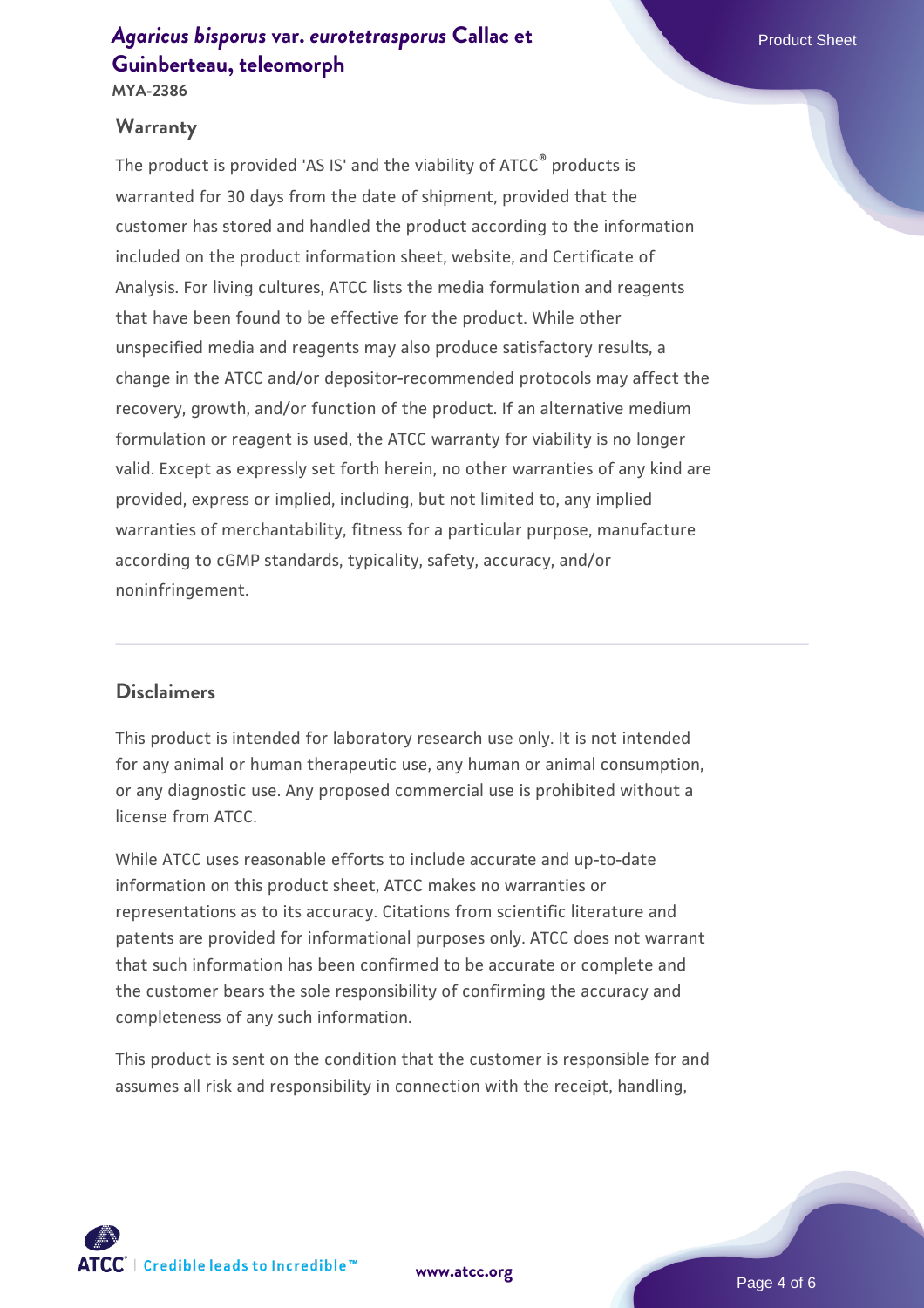## *[Agaricus bisporus](https://www.atcc.org/products/mya-2386)* **[var.](https://www.atcc.org/products/mya-2386)** *[eurotetrasporus](https://www.atcc.org/products/mya-2386)* **[Callac et](https://www.atcc.org/products/mya-2386) Product Sheet Product Sheet Product Sheet Product Sheet [Guinberteau, teleomorph](https://www.atcc.org/products/mya-2386)**

**MYA-2386**

storage, disposal, and use of the ATCC product including without limitation taking all appropriate safety and handling precautions to minimize health or environmental risk. As a condition of receiving the material, the customer agrees that any activity undertaken with the ATCC product and any progeny or modifications will be conducted in compliance with all applicable laws, regulations, and guidelines. This product is provided 'AS IS' with no representations or warranties whatsoever except as expressly set forth herein and in no event shall ATCC, its parents, subsidiaries, directors, officers, agents, employees, assigns, successors, and affiliates be liable for indirect, special, incidental, or consequential damages of any kind in connection with or arising out of the customer's use of the product. While reasonable effort is made to ensure authenticity and reliability of materials on deposit, ATCC is not liable for damages arising from the misidentification or misrepresentation of such materials.

Please see the material transfer agreement (MTA) for further details regarding the use of this product. The MTA is available at www.atcc.org.

#### **Copyright and Trademark Information**

© ATCC 2021. All rights reserved.

ATCC is a registered trademark of the American Type Culture Collection.

#### **Revision**

This information on this document was last updated on 2021-05-20

### **Contact Information**

ATCC 10801 University Boulevard Manassas, VA 20110-2209 USA